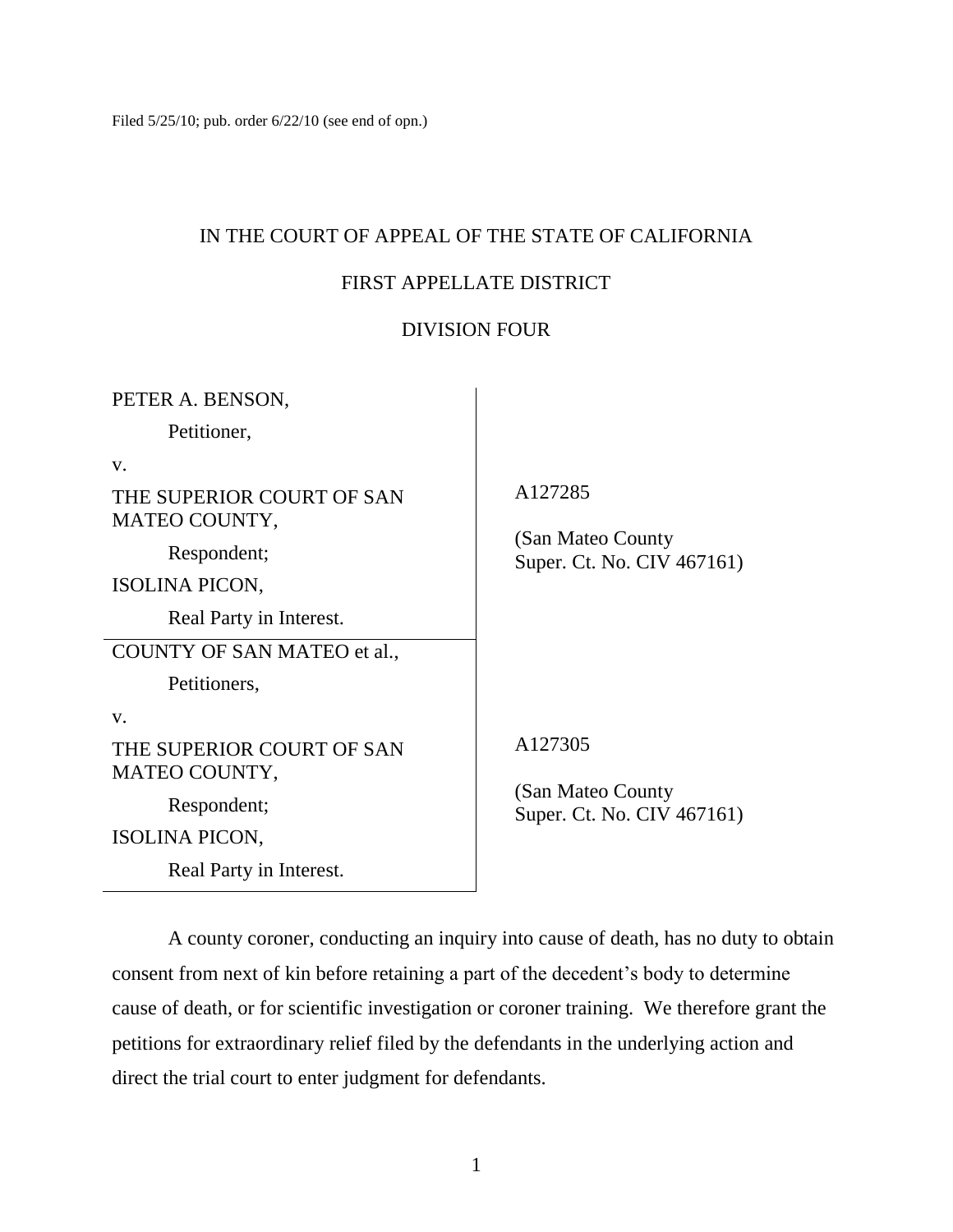#### **BACKGROUND**

Twenty-three-year-old Nicholas Picon died unexpectedly at home. On October 26, 2006, defendant Peter A. Benson, M.D., a forensic pathologist, performed a postmortem exam on behalf of the San Mateo County Coroner's Office. Dr. Benson had performed postmortem exams under contract with the county since 1968.

Dr. Benson found a "structural abnormality" in Nicholas Picon's heart during the course of the postmortem exam. Dr. Benson decided to retain the heart for further examination. He also ordered toxicology tests.

Three days later, Dr. Benson reexamined the heart. He took tissue samples and sent them to an outside laboratory for preparation of biology slides.

By November 9, 2006, Dr. Benson had received the biology slides and the toxicology test results ("negative for drugs and medication"). Dr. Benson concluded the cause of death was "probable cardiac dysrhythmia due to intramural tunneling of the left anterior descending coronary artery." Dr. Benson, however, intended to send the heart to a heart pathology specialist at Stanford University to confirm his findings.

Meanwhile, the coroner's office had released Nicholas Picon's body, and his mother, plaintiff Isolina Picon (Picon), buried his remains on October 30, 2006. According to Picon, no one from the coroner's office informed her that her son's heart had been retained. When she learned the coroner's office had retained the heart, she asked for its return. The coroner returned the heart on November 20 or 21, 2006.

Picon sued the County of San Mateo, County Coroner Robert Foucrault, and Dr. Benson. She purported to state causes of action for (1) "denial of quasiproperty right to control the remains of a deceased person," and (2) negligence. Picon alleged that Dr. Benson's retention of the heart was "unauthorized." She believed Dr. Benson had retained the heart for his own "self serving interest" and so that it could be released to Stanford University. Her amended complaint states Dr. Benson was "intrigued by the rarity of the heart condition that ultimately led to [her son's] untimely death." Foucrault was to blame for allowing Dr. Benson "unfettered freedom." Thus Foucrault (and presumably the county, too) "became vicariously liable for Dr. Benson's actions."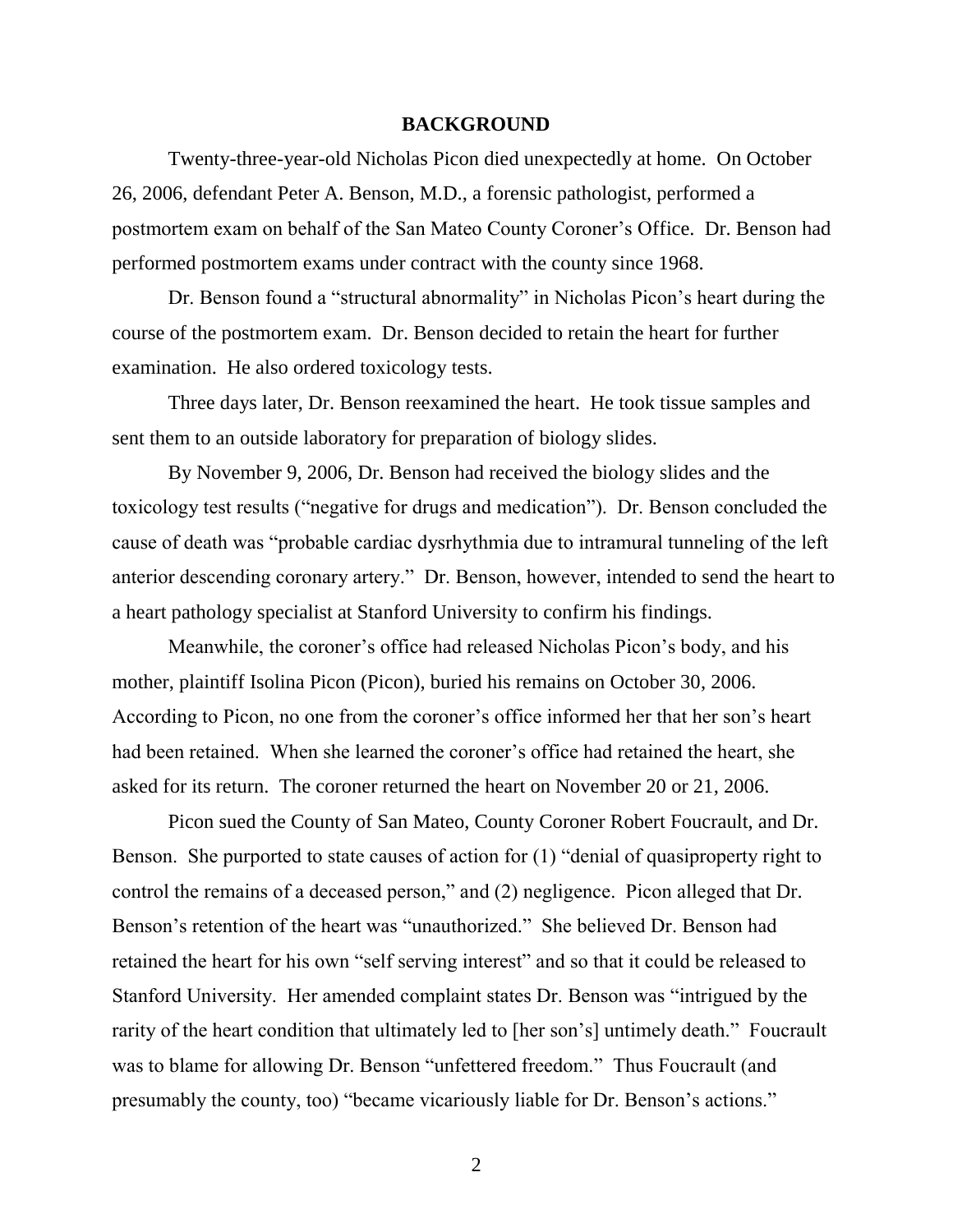The defendants moved for summary judgment. Foucrault and the county argued that retention of the heart was authorized by state law, and that they were also immune from liability for discretionary acts under the applicable provisions of Government Code**<sup>1</sup>** sections 815 and 820.2. Dr. Benson similarly argued his actions were authorized by state law, and that he had no duty to obtain Picon's consent before retaining her son's heart.

In opposition to defendants' motions, Picon submitted an expert declaration that cast doubt on Dr. Benson's conclusions and his need to retain the heart. Judy Melinek, M.D., a forensic pathologist, believed Nicholas Picon did not die from coronary artery tunneling. In her opinion a viral infection that had spread to his heart had led to his death. Dr. Melinek did not "understand why the entire heart organ was retained in this case." She opined, "There was no clinical diagnostic reason that I could see that would necessitate the retention of Nicholas Picon's entire heart organ."

The trial court denied defendants' motions, finding a disputed issue of fact as to why defendants had retained the heart. The trial court concluded: A reasonable trier of fact, based upon the conclusions of Dr. Melinek, could infer that Dr. Benson did not need the entire heart organ to ascertain cause of death, and thus that there were other reasons why the heart was retained.

## **DISCUSSION**

## *Standard of Review*

 $\overline{a}$ 

An order denying a motion for summary judgment may be reviewed by a petition for peremptory writ. (Code Civ. Proc.,  $\S$  437c, subd. (m)(1).) The standard of review is the same regardless of whether the trial court grants or denies a summary judgment motion. "Rulings on such motions are examined de novo." (*Buss v. Superior Court*  (1997) 16 Cal.4th 35, 60.)

"We review summary judgment appeals by applying the same three-step analysis applied by the trial court: First, we identify the issues raised by the pleadings. Second, we determine whether the movant established entitlement to summary judgment, that is,

**<sup>1</sup>** All code section references are to the Government Code unless otherwise noted.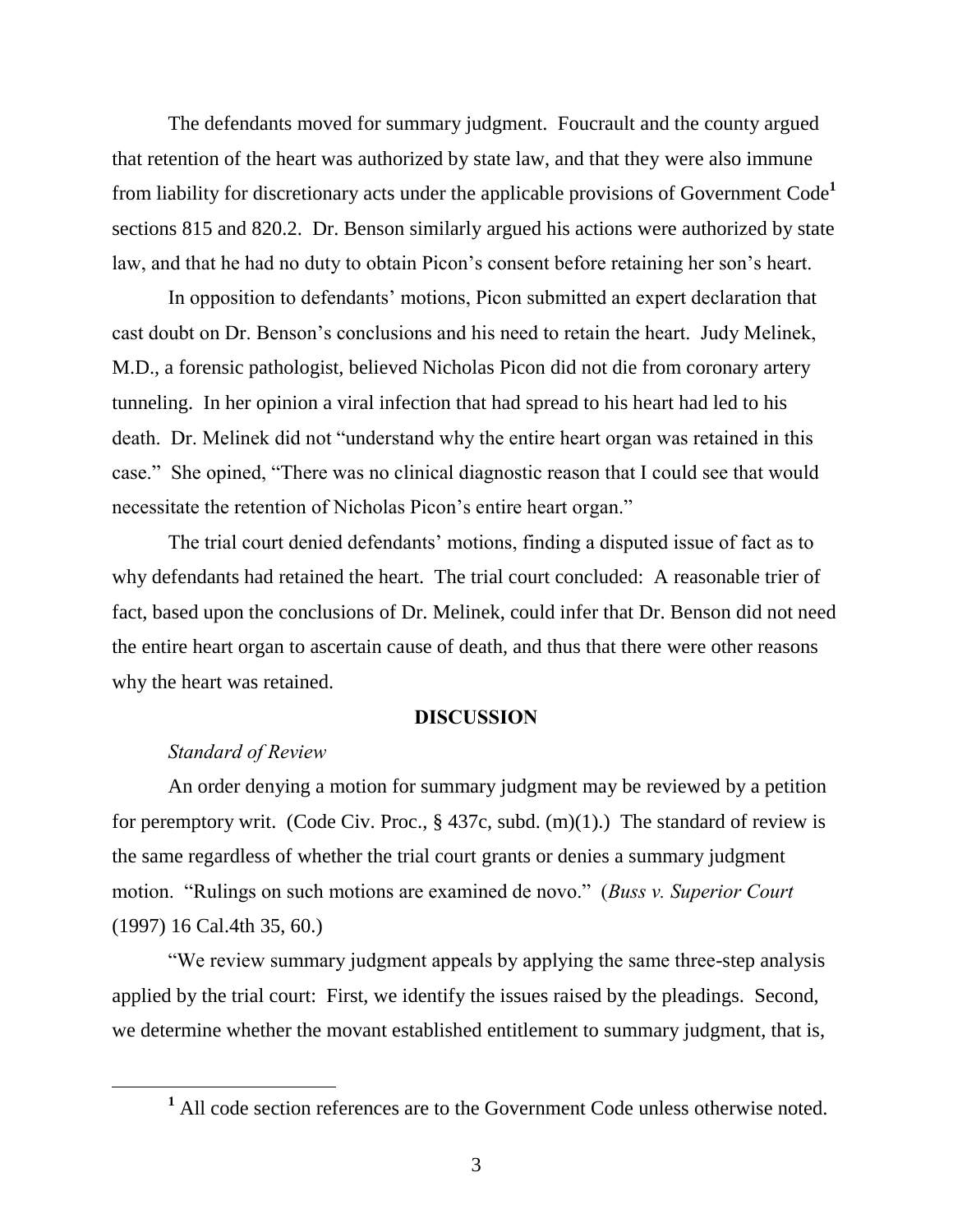whether the movant showed the opponent could not prevail on any theory raised by the pleadings. Third, if the movant has met its burden, we consider whether the opposition raised triable issues of fact." (*Hawkins v. Wilton* (2006) 144 Cal.App.4th 936, 939-940, italics omitted; see *Aguilar v. Atlantic Richfield Co.* (2001) 25 Cal.4th 826, 849-855.)

#### *The Coroner's Duties*

 $\overline{a}$ 

The coroner's many duties are enumerated at section 27460 et seq. One of the coroner's principal duties is of course to inquire into and determine the cause of death in appropriate cases. (See § 27491.) There is no dispute here that the death of Nicholas Picon warranted an inquiry.

To perform this inquiry, the coroner may order a postmortem examination or autopsy.  $(\S 27491.4, \text{subd.}(\mathbf{a}))^2$  The coroner may "make or cause to be made an analysis of the stomach, stomach contents, blood, organs, fluids, or tissues of the body." (*Ibid.*) The coroner is statutorily authorized to retain tissues as necessary or advisable to the inquiry. (*Ibid.*; see also Health & Saf. Code, § 7102 [coroner entitled to custody of remains of person whose death is subject of investigation until conclusion of autopsy or

<sup>&</sup>lt;sup>2</sup> Section 27491.4, subdivision (a) provides: "For purposes of inquiry the coroner shall, within 24 hours or as soon as feasible thereafter, where the suspected cause of death is sudden infant death syndrome and, in all other cases, the coroner may, in his or her discretion, take possession of the body, which shall include the authority to exhume the body, order it removed to a convenient place, and make or cause to be made a postmortem examination or autopsy thereon, and make or cause to be made an analysis of the stomach, stomach contents, blood, organs, fluids, or tissues of the body. The detailed medical findings resulting from an inspection of the body or autopsy by an examining physician shall be either reduced to writing or permanently preserved on recording discs or other similar recording media, shall include all positive and negative findings pertinent to establishing the cause of death in accordance with medicolegal practice and this, along with the written opinions and conclusions of the examining physician, shall be included in the coroner's record of the death. The coroner shall have the right to retain only those tissues of the body removed at the time of the autopsy as may, in his or her opinion, be necessary or advisable to the inquiry into the case, or for the verification of his or her findings. No person may be present during the performance of a coroner's autopsy without the express consent of the coroner."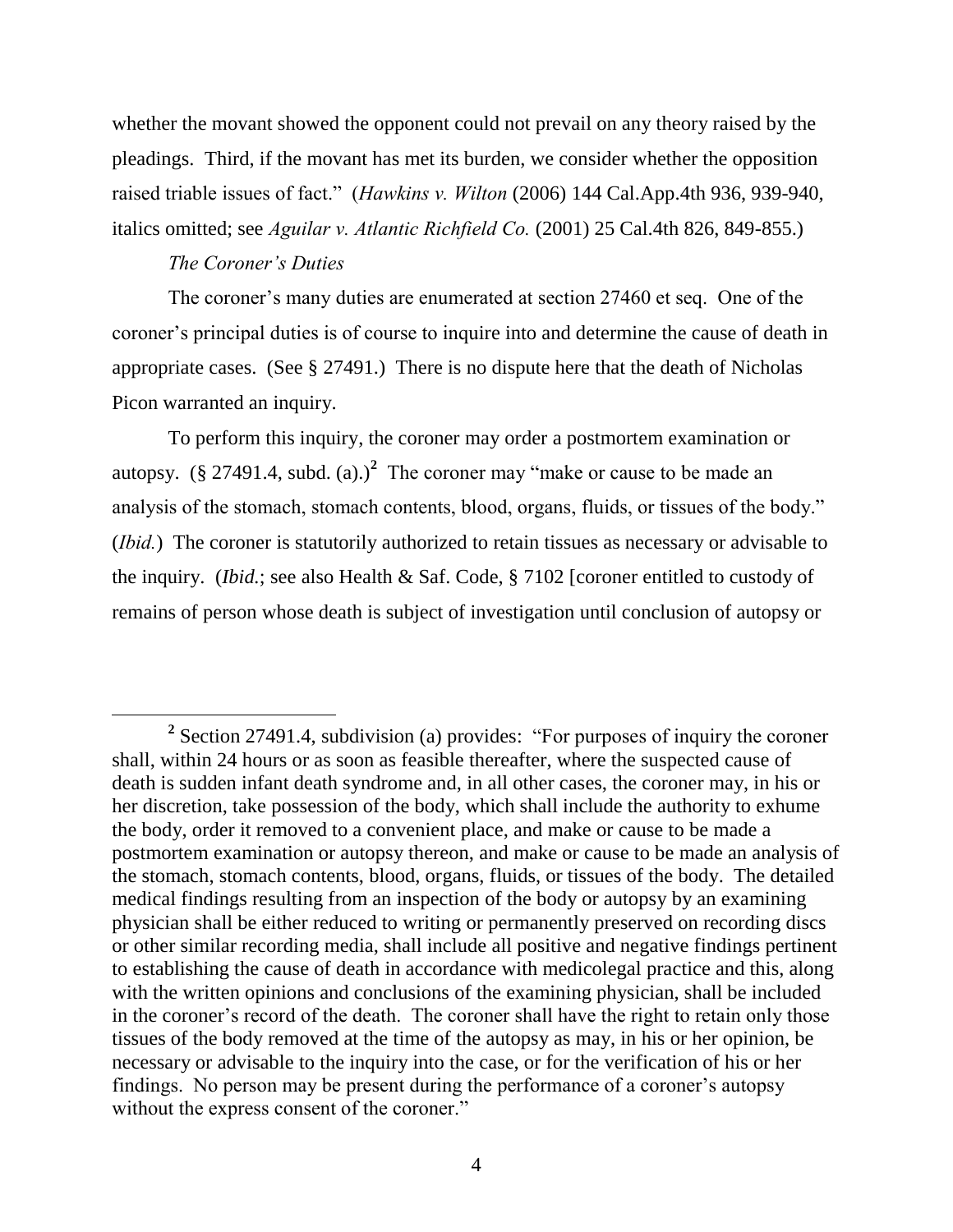medical investigation].)**<sup>3</sup>** In addition, the coroner may retain parts of the body that, in the opinion of the coroner, may be necessary or advisable for scientific investigation and training. (§ 27491.45, subd.  $(a)(1)$ .)<sup>4</sup> The coroner may employ outside laboratories, hospitals, or research institutions to conduct the coroner's scientific investigation or training. (*Ibid.*) The coroner may release parts of the body to third parties for noncoroner training, educational, and research purposes, but in that case the coroner must obtain consent under the methods described in the Uniform Anatomical Gift Act. (Health & Saf. Code, § 7150 et seq.)

To fulfill his or her duties, the coroner may "summon a surgeon or physician to inspect the body or hold a post mortem examination or a chemist to make an analysis of the stomach or the tissues of the deceased and give a professional opinion as to the cause of the death." (§ 27499.) When there is a question as to the cause of death, the coroner acts "within his authority in ordering an inquest held, and in authorizing his autopsy surgeon to proceed in the usual manner." (*Huntly v. Zurich General A. & L. Ins. Co.* (1929) 100 Cal.App. 201, 214.)

## *Defendants' Contentions*

Foucrault and the county point out that the Government Code grants substantial discretion to the coroner in performing the duties of his office, including discretion to retain tissues and parts of the body. They therefore rely on section 820.2, which provides

<sup>&</sup>lt;sup>3</sup> There are specific statutory provisions regarding the removal of the pituitary glands (§ 27491.46) and corneal eye tissue (§ 27491.47). They are not at issue here.

<sup>&</sup>lt;sup>4</sup> Section 27491.45, subdivision (a)(1) provides: "The coroner shall have the right to retain parts of the body, as defined in subdivision (g) of Section 7150.1 of the Health and Safety Code, removed at the time of autopsy or acquired during a coroner's investigation as may, in the opinion of the coroner, be necessary or advisable for scientific investigation and training. The coroner may employ or use outside laboratories, hospitals, or research institutions in the conduct of the coroner's scientific investigation or training."

Note section 27491.45 does not reflect the Legislature's repeal of Health and Safety Code section 7150.1 when it revised the Uniform Anatomical Gift Act in 2007. (See Stats. 2007, ch. 629, § 1.) The Act's definition of parts of the body now appears in Health and Safety Code section 7150.10, subdivision (a)(18), and includes organs.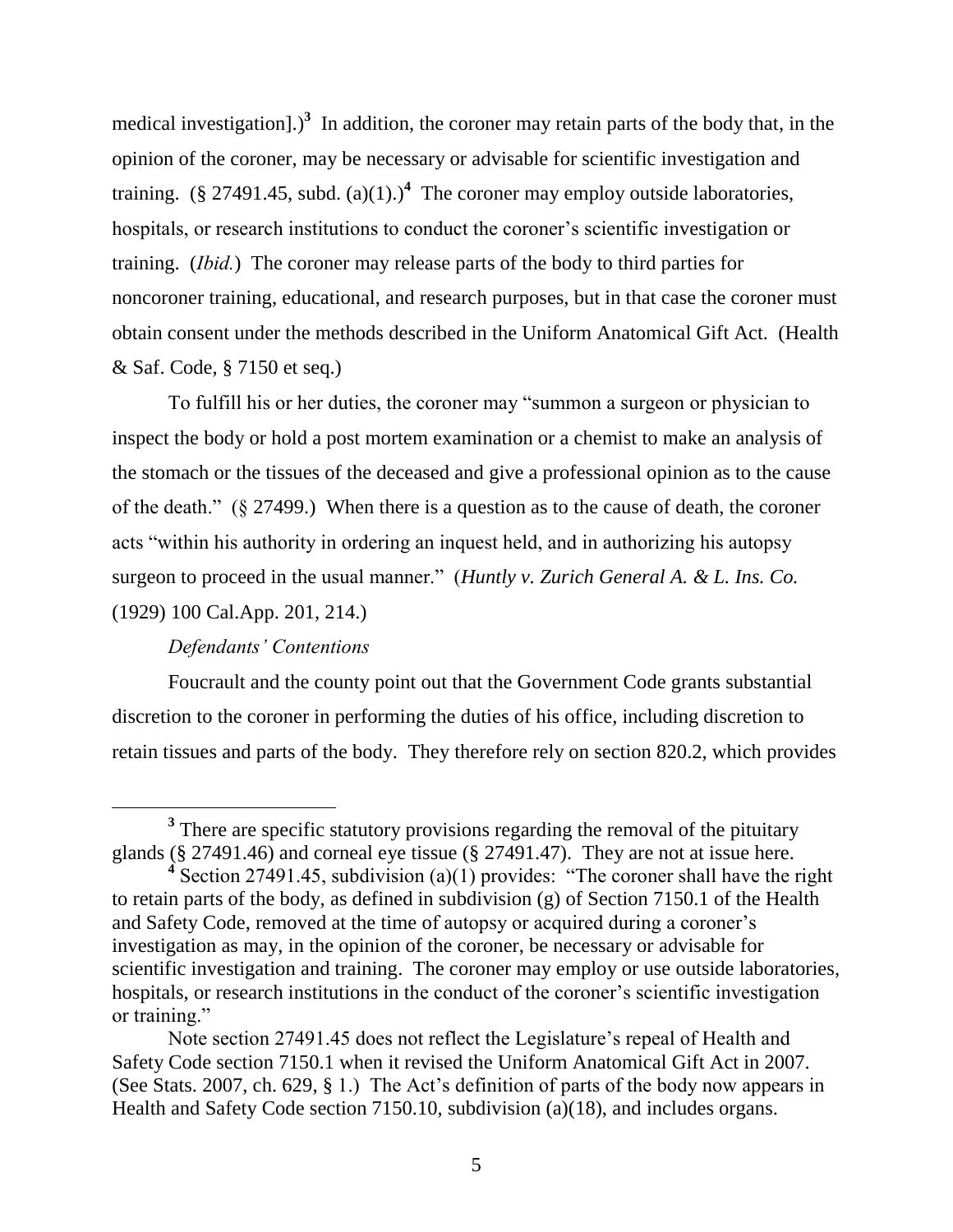a public employee is not liable for injuries resulting from an exercise of discretion. Alternatively, Foucrault and the county argue that neither Dr. Melinek's declaration nor any of Picon's other factual assertions created a triable issue of fact. In their opinion, there was no evidence to support an inference that Dr. Benson retained the heart for some improper reason.

Dr. Benson's arguments overlap to a great degree with Foucrault and the county's arguments, but rather than rely on statutory immunity, he simply argues he had no duty to obtain Picon's consent to retain her son's heart. He asserts any limited quasi-property right Picon might have had in her son's remains cannot be expanded to conflict with statutes (§§ 27491.4 & 27491.45) permitting the coroner to retain organs and tissues collected during an autopsy. Finally, Dr. Benson also contends Picon's claims against him are barred by the applicable statute of limitations.

Although Foucrault and the county's points are well taken, we believe the most straightforward explanation here is that Picon never established that defendants owed her a duty to obtain her consent before retaining her son's heart.

### *Duty of Care*

"Whether a defendant owes a duty of care is a question of law. A defendant may be liable in tort for negligently inflicting emotional distress on persons to whom the defendant owes a duty of care. That duty can have three alternative origins: (1) a duty imposed on the defendant by law, (2) a duty assumed by the defendant, or (3) a duty arising out of a preexisting relationship between plaintiff and defendant." (*Aguirre-Alvarez v. Regents of University of California* (1998) 67 Cal.App.4th 1058, 1063; see also § 815, subd. (a) [public entity not liable for injury except as otherwise provided by statute].)

Picon appears to rely on a duty imposed by law. Paradoxically, however, she relies on the very law—sections 27491.4 and 27491.45—that allows defendants to retain tissues and parts of the body. Those sections do not require consent from next of kin to do so. Consent is required only when the coroner releases parts of the body to third persons for noncoroner purposes.  $(\S 27491.45, \text{subd.} (a)(2))$ .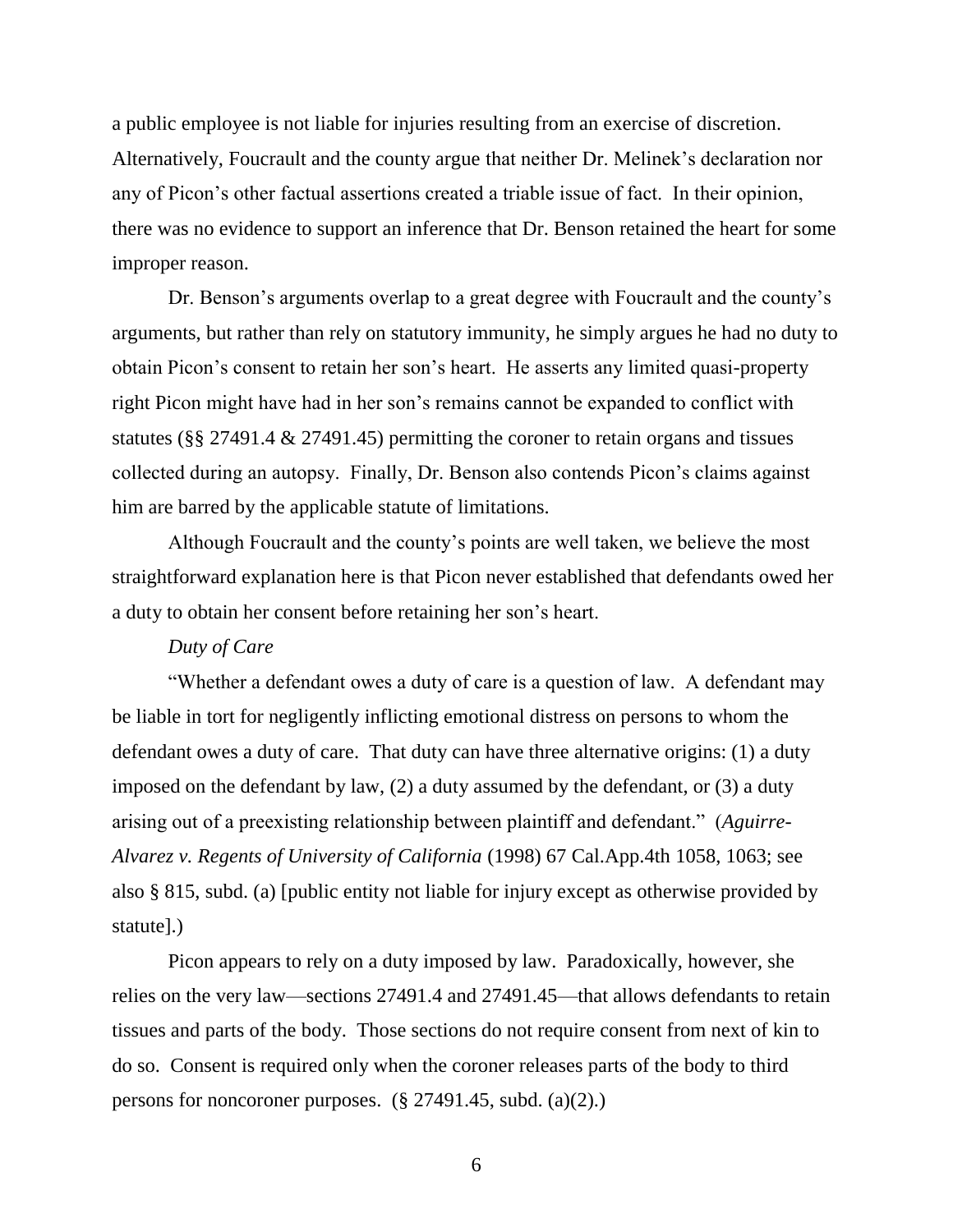In light of the specific statutory authorization to retain parts of the body removed at an autopsy, it is difficult to discern any duty defendants owed to Picon before making the decision to retain her son's heart in this case. Picon cites little in the way of legal authority or facts to persuade us otherwise. She does attempt to parse the language of sections 27491.4 and 27491.45 to support her case. We will discuss her arguments point by point.

#### *Dr. Benson's Status as an Independent Contractor*

Picon attaches great significance to the fact Dr. Benson is an independent contractor. According to Picon, "Petitioner's [*sic*] are not immune from liability based on the fact that Dr. Benson is an independent contractor and his actions were not authorized by California Government Code section 27491.4 or 27491.45(a)(1) & (2)." She points out those sections grant only the "coroner" the discretion to retain tissues or parts of the body; thus, Dr. Benson did not have the authority to make the decision to retain her son's heart.

Picon appears to be suggesting a government officer cannot act through, or delegate authority to, an expert. Outside of sections 27491.4 and 27491.45 themselves, she cites no authority for this surprising proposition.

The law does not presume the coroner will personally conduct postmortem examinations. The coroner, in his or her discretion, may make or "cause to be made" a postmortem examination. (§ 27491.4, subd. (a).) The coroner may summon physicians to conduct postmortem exams (§ 27499), and may employ outside laboratories, hospitals, or research institutions to conduct the coroner's scientific investigation (§ 27491.45, subd.  $(a)(1)$ ).

In this case, Foucrault, who was elected to the position of coroner, is not a medical doctor. (Compare § 24010 [providing for office of medical examiner in lieu of office of coroner].) He must therefore employ physicians such as Dr. Benson to conduct postmortem exams. The record shows Foucrault granted Dr. Benson the authority to use his professional medical judgment to conduct such exams, including the authority to retain organs for purposes of investigation into cause of death. According to Dr. Benson,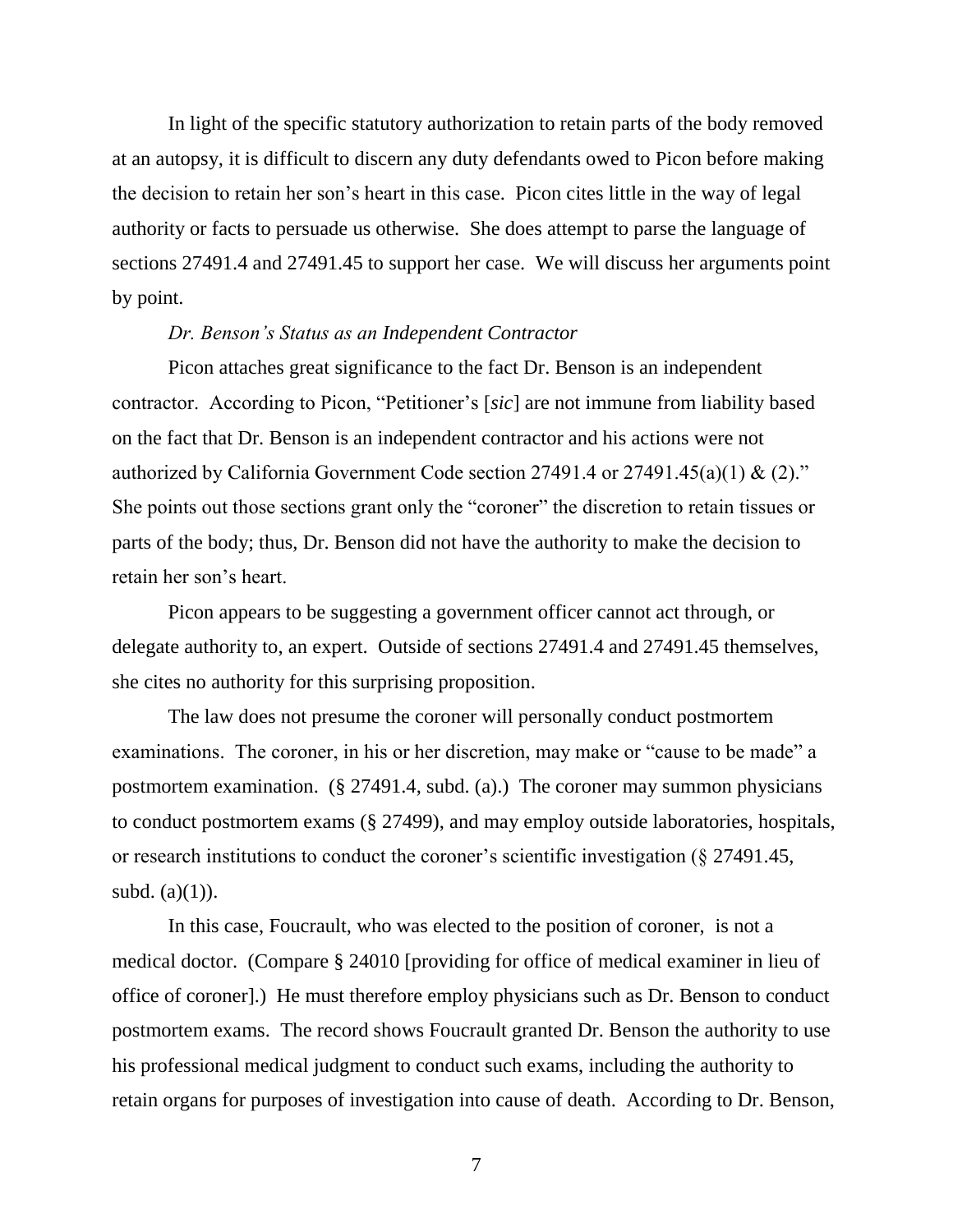he has had that authority through "three coroners, three chief deputy coroners, over a period of 47 years." Foucrault delegated the direct supervision of Dr. Benson to his chief deputy. Foucrault's chief deputy at that time was also not a doctor, having joined the coroner's office after working in law enforcement. The chief deputy approved (albeit after the fact) Dr. Benson's decision to retain Nicholas Picon's heart.

Given the coroner's duties and the realities involved in performing those duties, we disagree with Picon that the Legislature literally meant only the person occupying the office of coroner can make the decision to retain parts of the body removed at an autopsy. Instead we hold a physician employed by the coroner may make that decision.**<sup>5</sup>**

## *Tissues of the Body*

Although not set forth in a separate argument in her briefs, Picon alludes to the language in section 27491.4, subdivision (a), that allows the coroner to retain "only those tissues of the body" necessary for the coroner's inquiry. Picon apparently believes the reference to tissues precludes retention of an entire organ.

Section 27491.4 does distinguish between tissues of the body and organs in another part of subdivision (a) (make an "analysis of the stomach, stomach contents, blood, organs, fluids, or tissues of the body"). Further, relevant dictionary definitions of the word "tissue" do not inexorably lead to a conclusion the word includes organs of the body.**<sup>6</sup>**

**<sup>5</sup>** Although Picon attaches much significance to Dr. Benson's employment status, she never discusses the legal basis for the county's liability for Dr. Benson's acts. (See § 815.4 [public entity liable for injury proximately caused by tortious act or omission of independent contractor to same extent public entity would be subject to liability if it were a private person].) As a general rule, an employer of an independent contractor is not liable for physical harm caused to another by the contractor. (*McCarty v. Department of Transportation* (2008) 164 Cal.App.4th 955, 970.) Although there are many exceptions to the general rule (see Haning et al., Cal. Practice Guide: Personal Injury (The Rutter Group 2009) ¶ 2:327 et seq., p. 2-95 et seq.), we are left to guess what exception might apply here.

**<sup>6</sup>** Stedman's Medical Dictionary (27th ed. 2000) page 1838, provides the following definition of tissue: "A collection of similar cells and the intercellular substances surrounding them." According to that dictionary, there are four basic tissues in the body,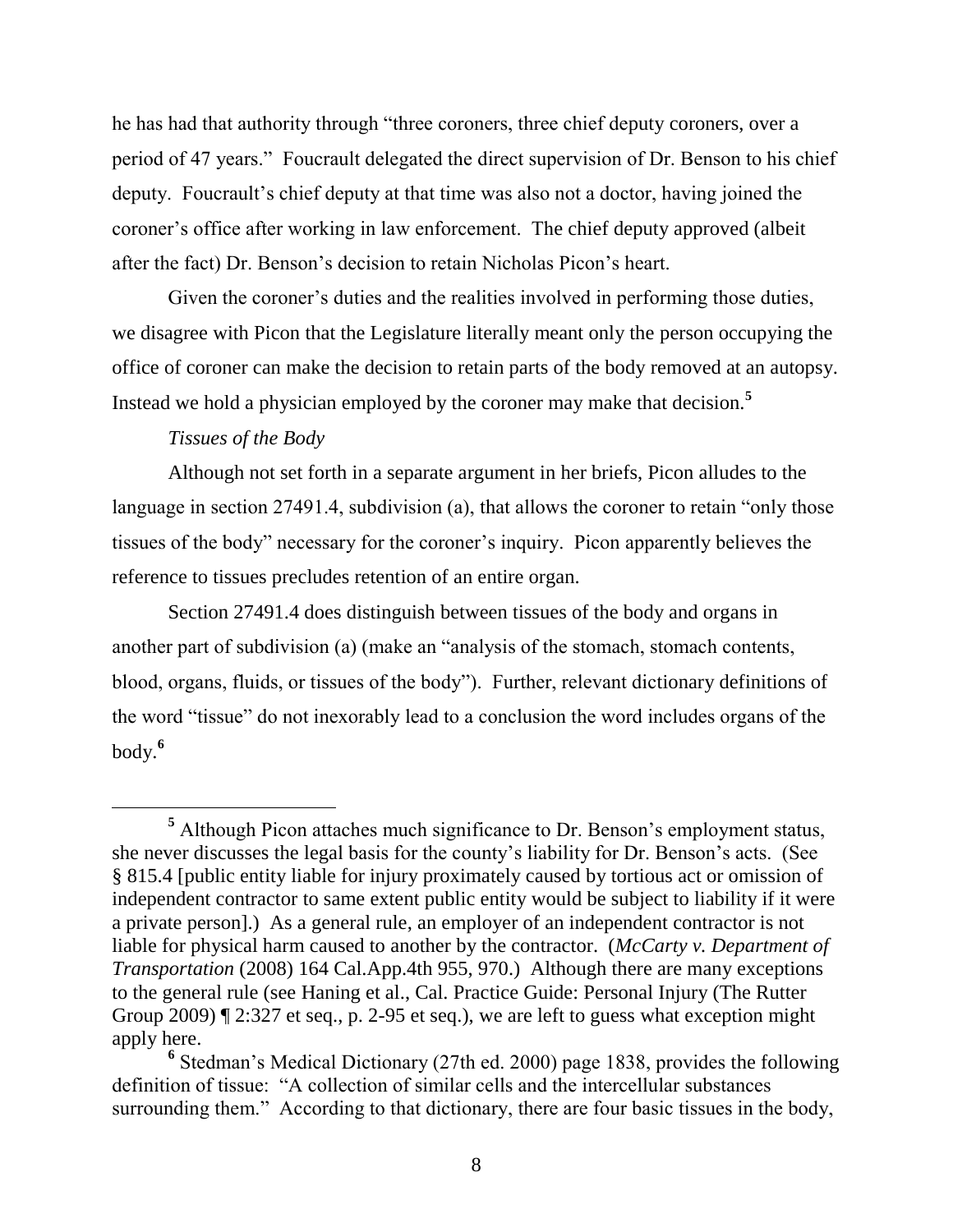The problem for Picon, of course, is that while section 27491.4 might not expressly provide for retention of organs, section 27491.45 does. That section specifically permits the retention of parts of the body removed at the time of an autopsy to study them. Picon alleges Dr. Benson retained her son's heart because he was intrigued by the rarity of the heart condition he had discovered. In other words, he wanted to study it. There is no hint or suggestion that Dr. Benson retained the heart for some depraved or repugnant purpose. Instead he allegedly sought to satisfy his or a colleague's scientific curiosity regarding the heart condition. Only if that scientific curiosity had led to the release of the heart to a third party for noncoroner research purposes would consent from next of kin have been required. (*Id.*, subd. (a)(1).) Notwithstanding much insinuation by Picon of a conspiracy to funnel body parts to Stanford University for research, she produced no evidence to rebut defendants' showing that Nicholas Picon's heart did not leave the coroner's office. (See *Conroy v. Regents of University of California* (2009) 45 Cal.4th 1244, 1250-1253 [evidence of general pattern of misconduct not sufficient to support claim that defendant mishandled plaintiff's decedent's body].)**<sup>7</sup>**

Ironically, the only reason the distinction between tissues and organs is relevant here is because defendants insist the sole reason they retained Nicholas Picon's heart was to investigate cause of death. Thus it is defendants themselves who invoke section 27491.4 as authority for the discretion to retain an organ to determine cause of death.

We agree with defendants that section 27491.4 must be read in conjunction with section 27491.45, which specifically provides for retaining parts of the body. "Under [section] 27491.4 et seq., the coroner is authorized to remove, and either retain or release

 $\overline{a}$ 

including muscle tissue. (*Ibid.*) "[C]ardiac muscle" is listed under the definition. (*Ibid.*) The Attorneys' Dictionary of Medicine, however, in defining "tissue," states, "An organ also has a special function, and it may be composed of one kind of tissue, but usually it is composed of several kinds of tissue, and in this respect it differs from a tissue." (6 Schmidt, Attorneys' Dict. of Medicine, p. T-144 (rev. 12/2009).)

**<sup>7</sup>** We hasten to add that although there was evidence the coroner's office utilized the services of Stanford University to determine cause of death, Picon produced no evidence of a conspiracy to funnel body parts to Stanford University for research.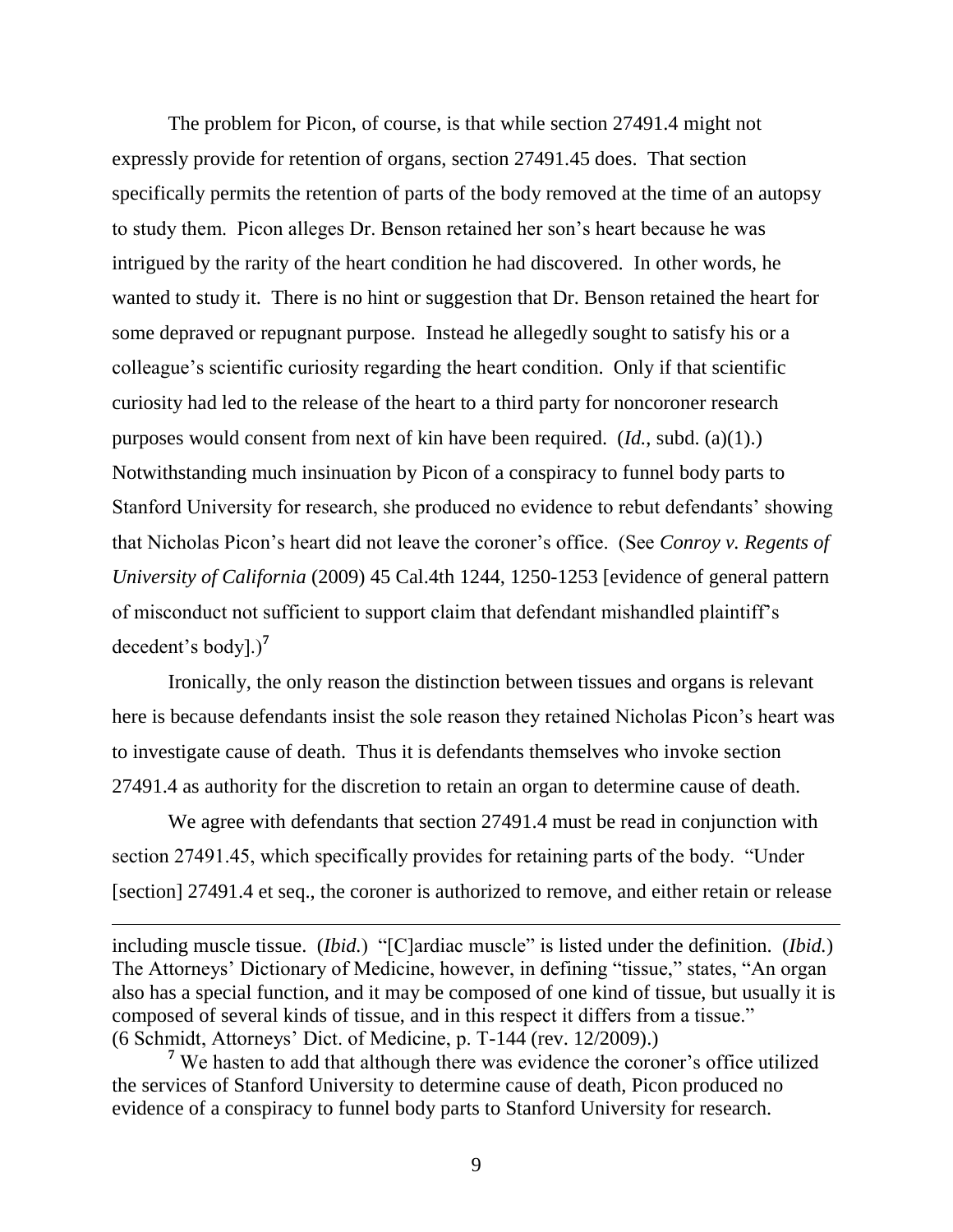to specified entities, body tissues and parts." (4 Witkin & Epstein, Cal. Criminal Law (3d ed. 2000) Introduction to Criminal Procedure, § 43, p. 65.) The scientific study permitted by section 27491.45 must include a study to determine cause of death. Otherwise, the coroner could retain an organ for scientific study or training, but not for determining cause of death, one of the coroner's primary missions. We can think of no reason the Legislature would intend such a result, and Picon suggests none.**<sup>8</sup>** (See *Pacific Southwest Realty Co. v. County of Los Angeles* (1991) 1 Cal.4th 155, 169 [code sections in pari materia must be harmonized with each other to extent possible].)

*Quasi-property Right and the Palmquist Case*

As Picon contends, she had a temporary, *quasi-property* right in the body of her deceased son for purposes of burial. (See *Spates v. Dameron Hospital Assn.* (2003) 114 Cal.App.4th 208, 221-222; see also Health & Saf. Code, § 7100; 5 Witkin, Summary of Cal. Law (10th ed. 2005) Torts, § 460, pp. 681-684.) The right is typically invoked in actions involving malfeasance by funeral homes. (See, e.g., *Sinai Temple v. Kaplan* (1976) 54 Cal.App.3d 1103, 1110-1112; *Cohen v. Groman Mortuary, Inc.* (1964) 231 Cal.App.2d 1, 4-5, disapproved on other grounds in *Christensen v. Superior Court* (1991) 54 Cal.3d 868, 889.) Next of kin, however, have also asserted the right against the coroner. (See, e.g., *Davila v. County of Los Angeles* (1996) 50 Cal.App.4th 137, 140 [failure to make reasonable efforts to locate next of kin]; *Gray v. Southern Pacific Co.* (1937) 21 Cal.App.2d 240, 242 [wrongful performance of autopsy].) There is no interference with that right, however, when the coroner performs a lawful autopsy. (*Gray v. Southern Pacific Co., supra,* at p. 246.)

The summary judgment record shows defendants performed a lawful autopsy. Picon nevertheless refers this court to *Palmquist v. Standard Acc. Ins. Co.* (S.D.Cal.

**<sup>8</sup>** At a time when the law did not expressly provide for the retention of tissues or organs, the Attorney General nevertheless opined: "We therefore conclude that no legal liability attaches to the coroner or autopsy surgeon who, in order to discover the cause of death—a duty imposed upon him by law—removes tissue and organs and, when reasonably necessary to complete his diagnosis, retains them after the burial of the body." (27 Ops.Cal.Atty.Gen. 46, 49 (1956).)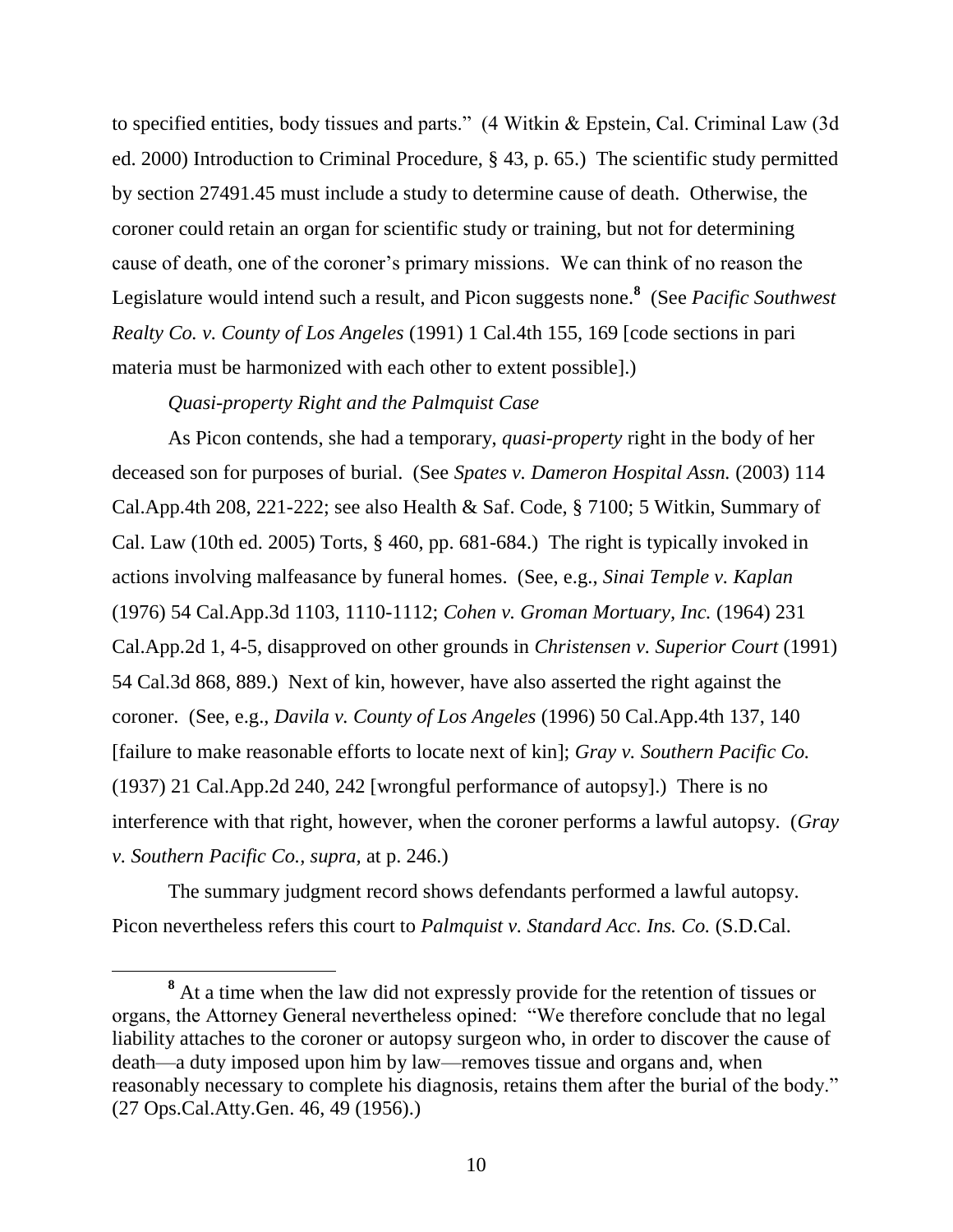1933) 3 F.Supp. 358 (*Palmquist*), as support for her contention that defendants' retention of her son's heart interfered with her quasi-property right. She believes the facts of her case "mirror almost identically the facts in *Palmquist*."

*Palmquist* is a federal district court ruling on a motion for judgment notwithstanding the verdict. (*Palmquist, supra,* 3 F.Supp. at p. 359.) The case did involve the retention of organs following an autopsy. There the similarities between *Palmquist* and the instant case end. First and foremost, *Palmquist* did not involve the acts of a coroner. The autopsy in *Palmquist* was performed by physicians representing an insurance company. They were hired to determine whether the decedent's death was accidental for insurance purposes. (*Ibid.*) Those physicians retained the decedent's heart, brain, and one kidney after the autopsy for further pathological examination. Some months later, the decedent's spouse asked that the organs be returned. Her request was refused. A jury returned a verdict in favor of the spouse for her emotional distress. The district court denied the defendants' motion for entry of judgment notwithstanding the verdict. (*Palmquist, supra,* 3 F.Supp. at p. 360.)

The federal court's decision in *Palmquist* says nothing regarding the duties of a coroner, and liability in *Palmquist* appears to have been found based not on the initial retention of the organs, but on the refusal to return them. *Palmquist* has no application here.

## *Unsupported Factual Claims*

We believe we have sorted out and discussed Picon's best legal arguments, but Picon has also made several allegations of serious misconduct against the defendants, including claims that they may have altered the autopsy report and that the heart returned to her may not have been her son's heart. Many of those claims are not supported by a citation to the record; in fact Picon did not cite to the record in her statements of fact to this court. And in those instances where she has cited to the record, the referenced material does not provide an evidentiary basis for her claims. For example, in support of her allegation that Stanford University kept organs sent by the coroner for "scientific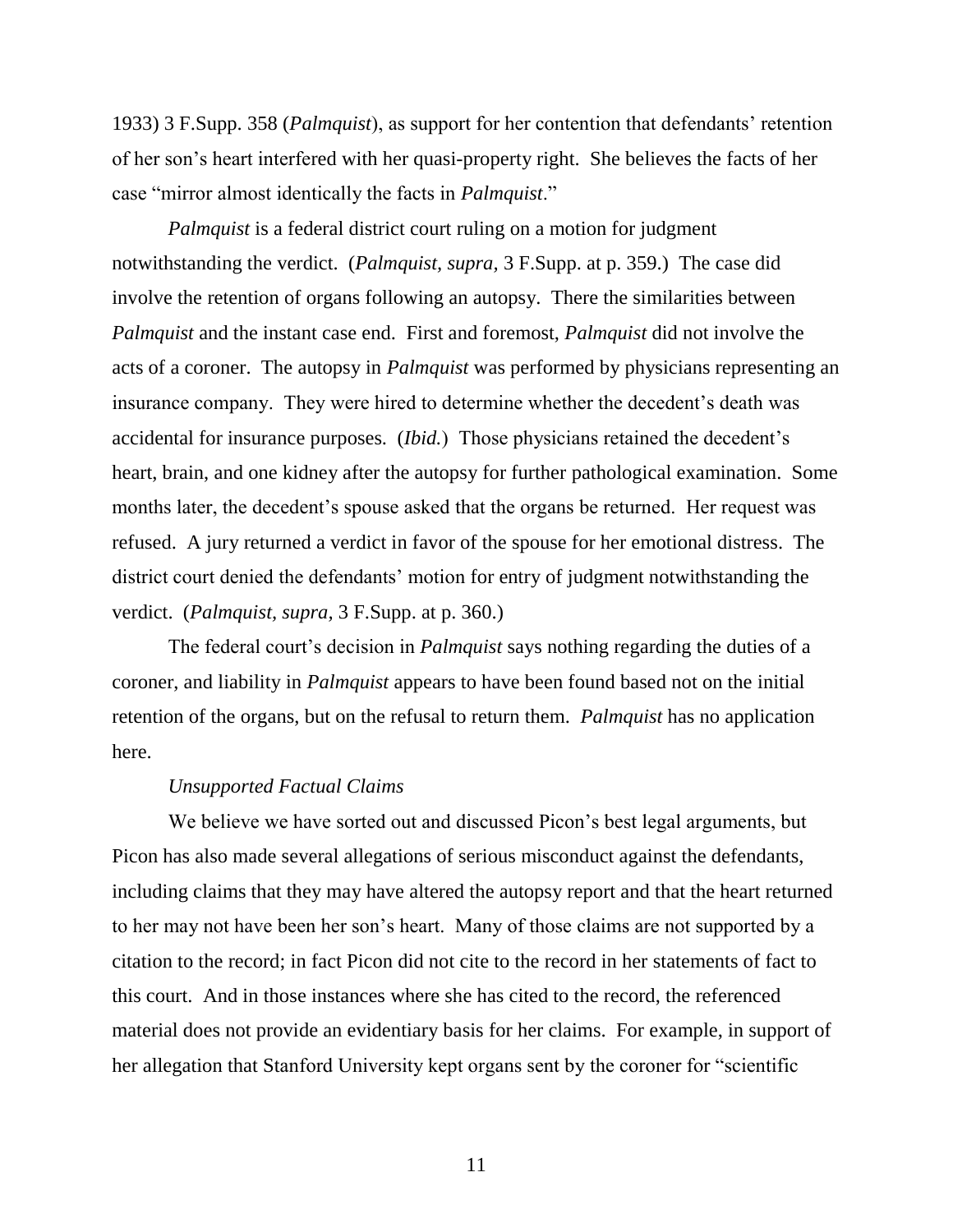future research," she cites only to a long soliloquy by her attorney at Dr. Benson's deposition.

This failure to cite to evidence in the record repeats a pattern that began in the trial court. With the exception of a few references to the autopsy report, Picon's opposition to the motions for summary judgment was bereft of citations to the record. Her failure to cite to the record was not for lack of providing materials in opposition to the motions. Picon submitted hundreds of pages of deposition transcripts, numerous declarations, and several documentary exhibits in opposing the motions.

In any event, the summary judgment record contains nothing to rebut defendants' showing that Nicholas Picon's heart was removed and retained to determine cause of death. Not even Dr. Melinek's declaration, the one piece of evidence the trial court identified as contradicting that showing, created a material, triable issue of fact. That Dr. Melinek did not understand why Dr. Benson retained the entire heart, or that she did not believe there was any reason to retain the heart, was irrelevant to the question of whether the defendants acted within the discretion provided by sections 27491.4 and 27491.45. That she disagreed with Dr. Benson's decisions, actions, or conclusions does not mean defendants violated a duty to Picon. In fact, as defendants and amici curiae (the National Association of Medical Examiners and the California Society of Pathologists) point out, if anything Dr. Melinek's declaration actually underscores Dr. Benson's opinion that a specialist should confirm the cause of death. As things stand, we have two forensic pathologists reaching different conclusions on cause of death, so exactly why Nicholas Picon's heart failed remains unresolved.

Ultimately, the disagreement over whether Dr. Benson should have retained the heart (or how much of it he should have retained), and whether he reached the right conclusion on cause of death is irrelevant. Even if we credit Picon's more plausible factual allegations—that Dr. Benson retained the heart to study it and that he intended to send it to Stanford University for research—defendants would still be entitled to judgment in their favor. The law did not impose a duty on defendants to obtain Picon's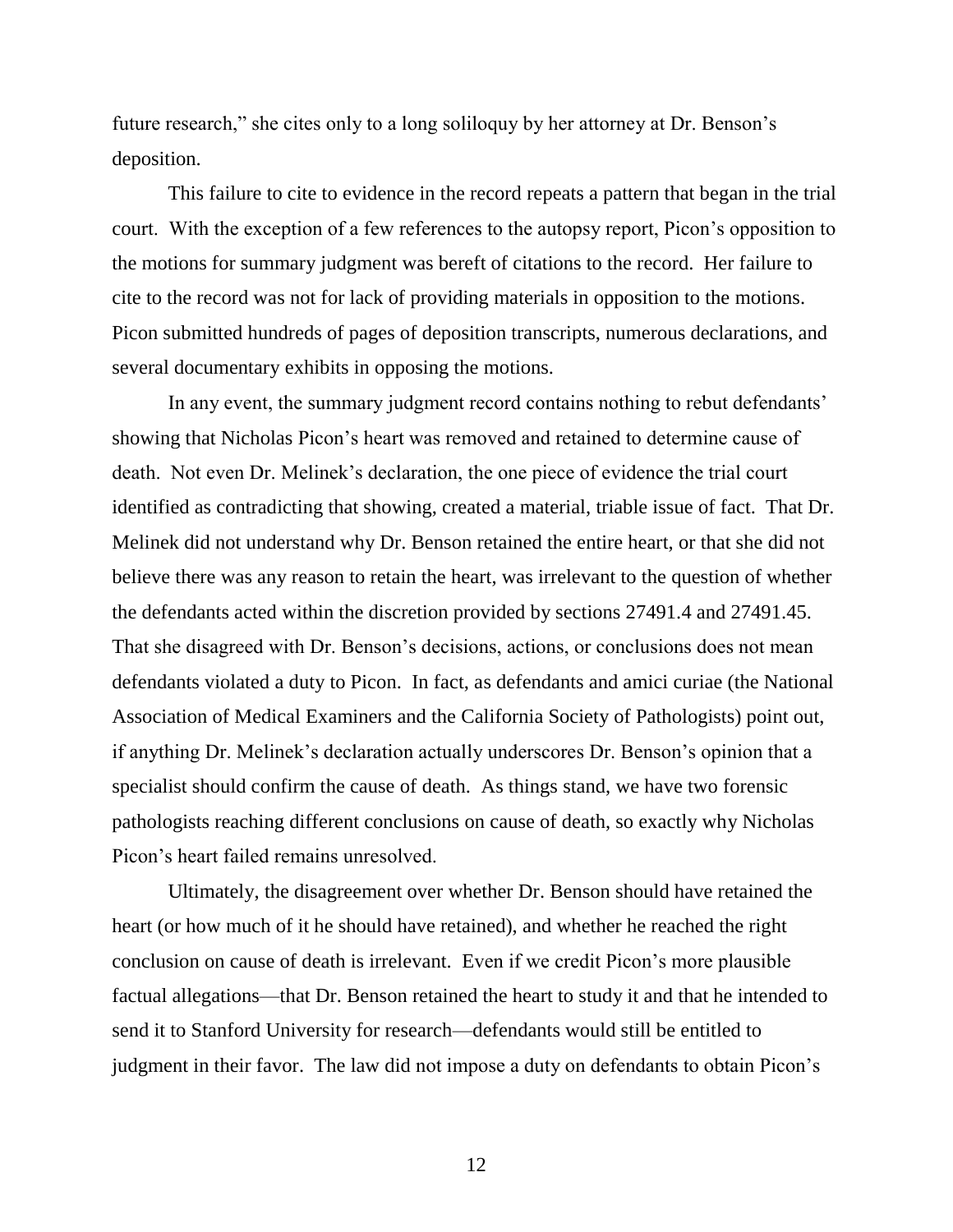consent unless and until they acted to send the heart to Stanford University for noncoroner purposes. **9**

Finally, if defendants are to blame for anything here, it is poor communication with the Picon family. To that end we note the record shows the coroner's office has now adopted a formal policy with respect to notifying family members of the retention of organs.

## **DISPOSITION**

Let a peremptory writ of mandate issue directing the trial court to vacate its orders denying defendants' motions for summary judgment. Instead the court shall issue new orders granting those motions. Defendants are entitled to recover their costs for this proceeding. (Cal. Rules of Court, rule  $8.493(a)(1)(A)$ .)

Reardon, J.

\_\_\_\_\_\_\_\_\_\_\_\_\_\_\_\_\_\_\_\_\_\_\_\_\_

We concur:

Ruvolo, P.J.

\_\_\_\_\_\_\_\_\_\_\_\_\_\_\_\_\_\_\_\_\_\_\_\_\_

\_\_\_\_\_\_\_\_\_\_\_\_\_\_\_\_\_\_\_\_\_\_\_\_\_

Sepulveda, J.

 $\overline{a}$ 

<sup>&</sup>lt;sup>9</sup> As we conclude defendants did not owe a duty to Picon, it is unnecessary for us to discuss Dr. Benson's statute of limitations argument.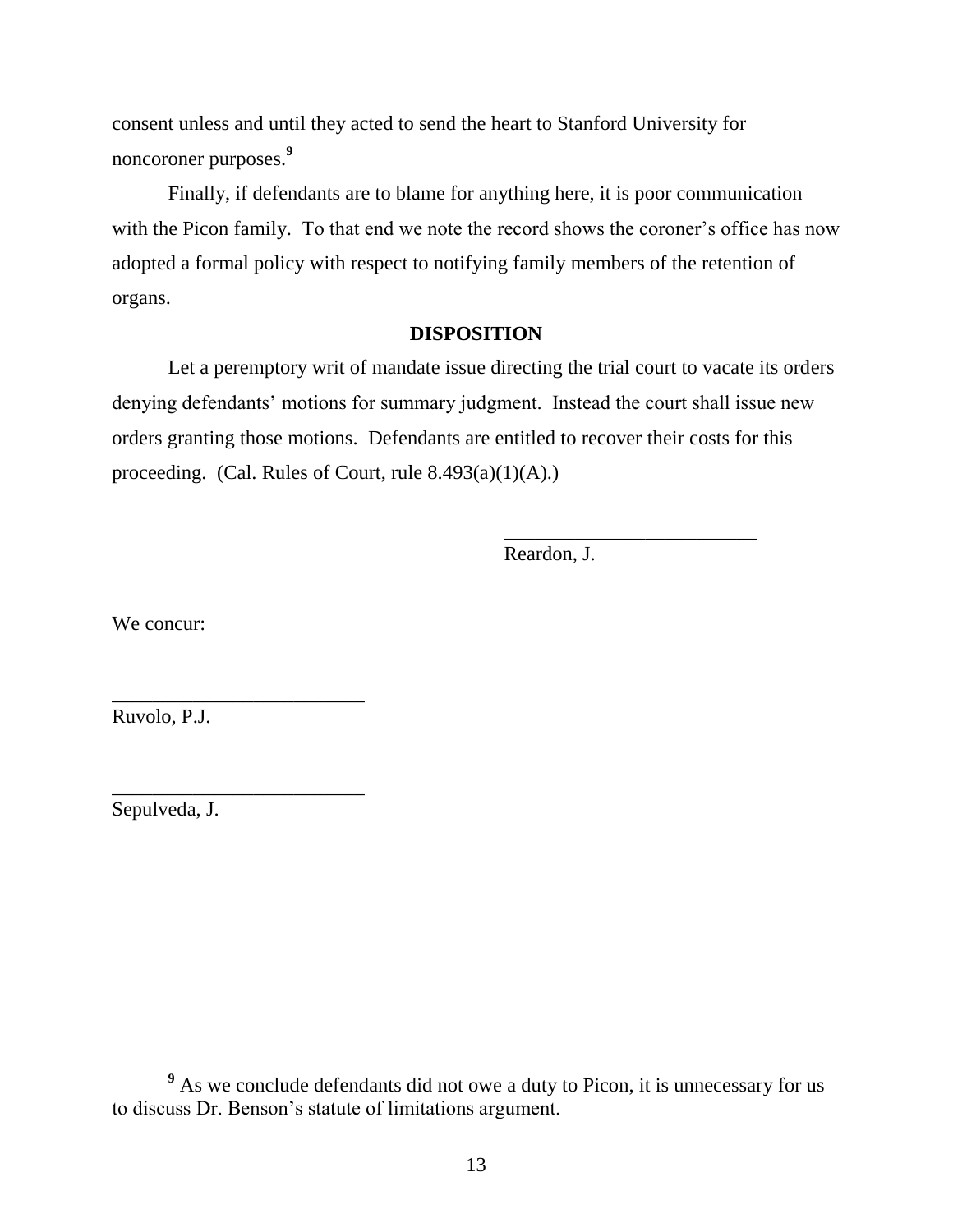Filed 6/22/10

# **CERTIFIED FOR PUBLICATION**

# IN THE COURT OF APPEAL OF THE STATE OF CALIFORNIA

# FIRST APPELLATE DISTRICT

# DIVISION FOUR

| PETER A. BENSON,                                                                                                                                                   |                                                                                                  |
|--------------------------------------------------------------------------------------------------------------------------------------------------------------------|--------------------------------------------------------------------------------------------------|
| Petitioner,                                                                                                                                                        |                                                                                                  |
| V.<br>THE SUPERIOR COURT OF SAN<br>MATEO COUNTY,<br>Respondent;<br><b>ISOLINA PICON,</b><br>Real Party in Interest.<br>COUNTY OF SAN MATEO et al.,<br>Petitioners, | A127285<br>(San Mateo County)<br>Super. Ct. No. CIV 467161)                                      |
| $V_{\star}$<br>THE SUPERIOR COURT OF SAN<br>MATEO COUNTY,<br>Respondent;<br><b>ISOLINA PICON,</b><br>Real Party in Interest.                                       | A127305<br>(San Mateo County)<br>Super. Ct. No. CIV 467161)<br><b>ORDER GRANTING PUBLICATION</b> |

# THE COURT:

The requests for publication of this court's May 25, 2010 opinion are granted and it is hereby ordered that said opinion be published in the Official Reports.

Dated: \_\_\_\_\_\_\_\_\_\_\_\_\_\_\_\_\_\_\_\_\_\_\_\_\_\_

Ruvolo, P.J.